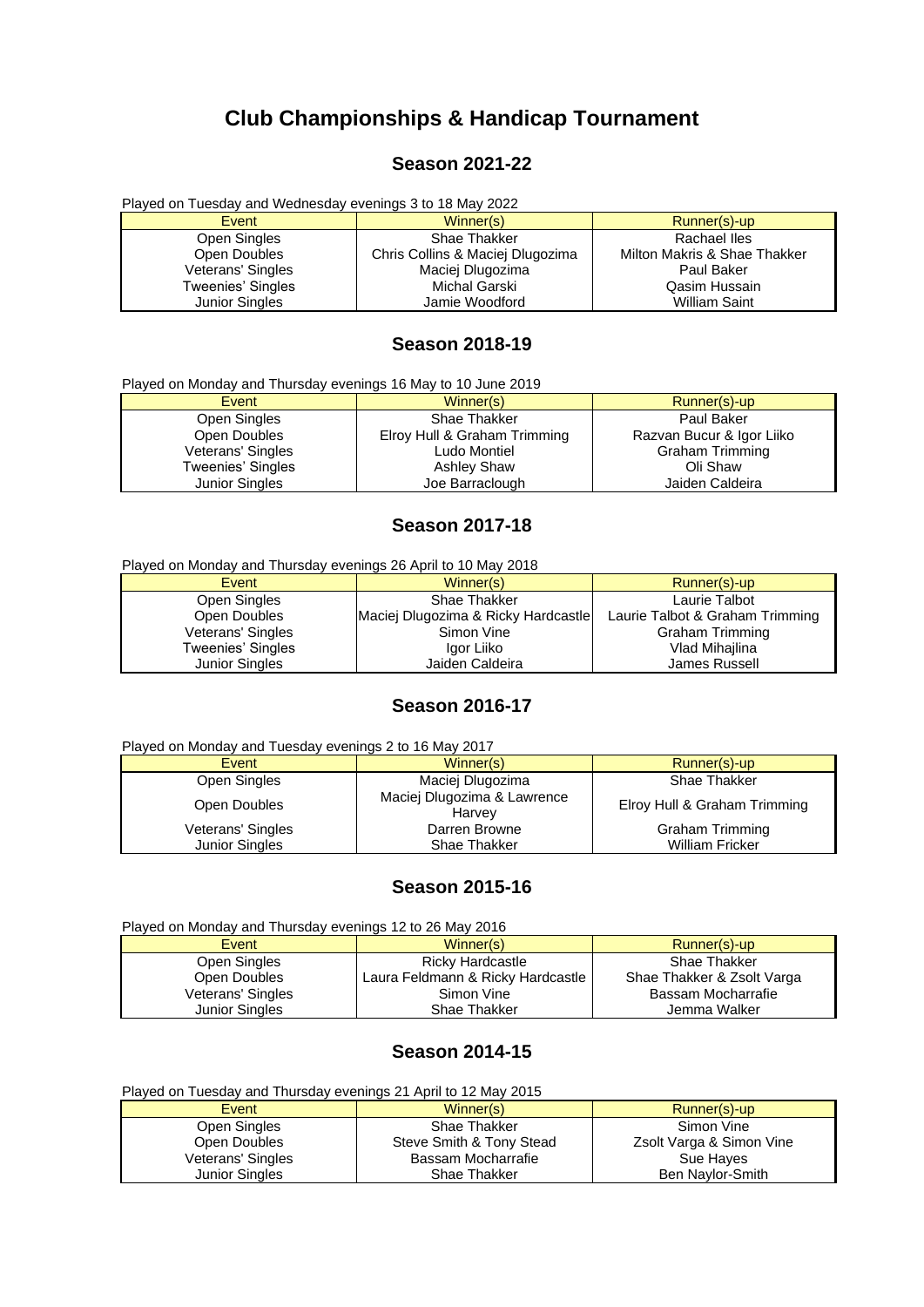#### **Season 2013-14**

| Played on Tuesday and Thursday evenings 22 April to 6 May 2014 |                               |                         |
|----------------------------------------------------------------|-------------------------------|-------------------------|
| Event                                                          | Winner(s)                     | Runner(s)-up            |
| Open Singles                                                   | <b>Ricky Hardcastle</b>       | Paul Baker              |
| Open Doubles                                                   | Graham Trimming & Simon Wilde | Paul Baker & David Tant |
| Veterans' Singles                                              | Simon Vine                    | Bassam Mocharrafie      |
| Junior Singles                                                 | <b>William Fricker</b>        | Jackson Ayres           |

#### **Season 2012-13**

Played on Tuesday and Thursday evenings 30 April to 13 May 2013

| Event             | Winner(s)                         | Runner(s)-up                |
|-------------------|-----------------------------------|-----------------------------|
| Open Singles      | <b>Ricky Hardcastle</b>           | <b>Graham Trimming</b>      |
| Open Doubles      | Lawrence Harvey & Filippo Rotunno | Sue Hayes & Graham Trimming |
| Veterans' Singles | Paul Baker                        | Simon Wilde                 |
| Tweenies' Singles | Andrew Sullivan                   | Wigas Hussain               |
| Junior Singles    | Angus Whittam                     | Kian Evans                  |

# **Season 2011-12**

Played on Thursday evenings 3 to 17 May 2012

| Event             | Winner(s)                 | Runner(s)-up                   |
|-------------------|---------------------------|--------------------------------|
| Open Singles      | <b>Shane Clark</b>        | Ricky Hardcastle               |
| Open Doubles      | Hari Prasad & Steve Smith | Terry Boxall & Graham Trimming |
| Veterans' Singles | Elrov Hull                | Graham Trimming                |
| Under-40 Singles  | Ricky Hardcastle          | Hari Prasad                    |

#### **Season 2010-11**

| Played on Tuesday and Thursday evenings 24 to 31 May 2011 |                                  |                          |  |
|-----------------------------------------------------------|----------------------------------|--------------------------|--|
| Event                                                     | Winner(s)                        | Runner(s)-up             |  |
| Open Singles                                              | <b>Tony Stead</b>                | Paul Baker               |  |
| Open Doubles                                              | Steve Buck & Antony Constantinou | Steve Smith & Tony Stead |  |
| Veterans' Singles                                         | <b>Tony Stead</b>                | <b>Graham Trimming</b>   |  |
| Under-40 Singles                                          | Steve Smith                      | <b>Anthony Gardner</b>   |  |
| <b>Junior Singles</b>                                     | Josh Gallen                      | Megan Ashfield           |  |

## **Season 2009-10**

| Played on Tuesday and Thursday evenings 4 to 27 May 2010 |                             |                          |
|----------------------------------------------------------|-----------------------------|--------------------------|
| Event                                                    | Winner(s)                   | Runner(s)-up             |
| Open Singles                                             | Rafique Sarhadi             | Colin Wilson             |
| Open Doubles                                             | Michael Ho & Eddie Mitchell | Steve Buck & Steve Smith |
| Veterans' Singles                                        | <b>Graham Trimming</b>      | Elroy Hull               |
| Tweenies' Singles                                        | Steve Buck                  | Rajan Waterman           |
| <b>Junior Singles</b>                                    | George Weller               | Lee Fletcher             |

# **Season 2008-9**

Played on Tuesday evenings 7 to 21 April 2009

| Event             | Winner(s)                       | Runner(s)-up             |
|-------------------|---------------------------------|--------------------------|
| Open Singles      | Colin Wilson                    | Steve Buck               |
| Open Doubles      | Liam McTiernan & Eddie Mitchell | Phil Prady & Steve Smith |
| Veterans' Singles | Terry Osborne                   | Graham Trimming          |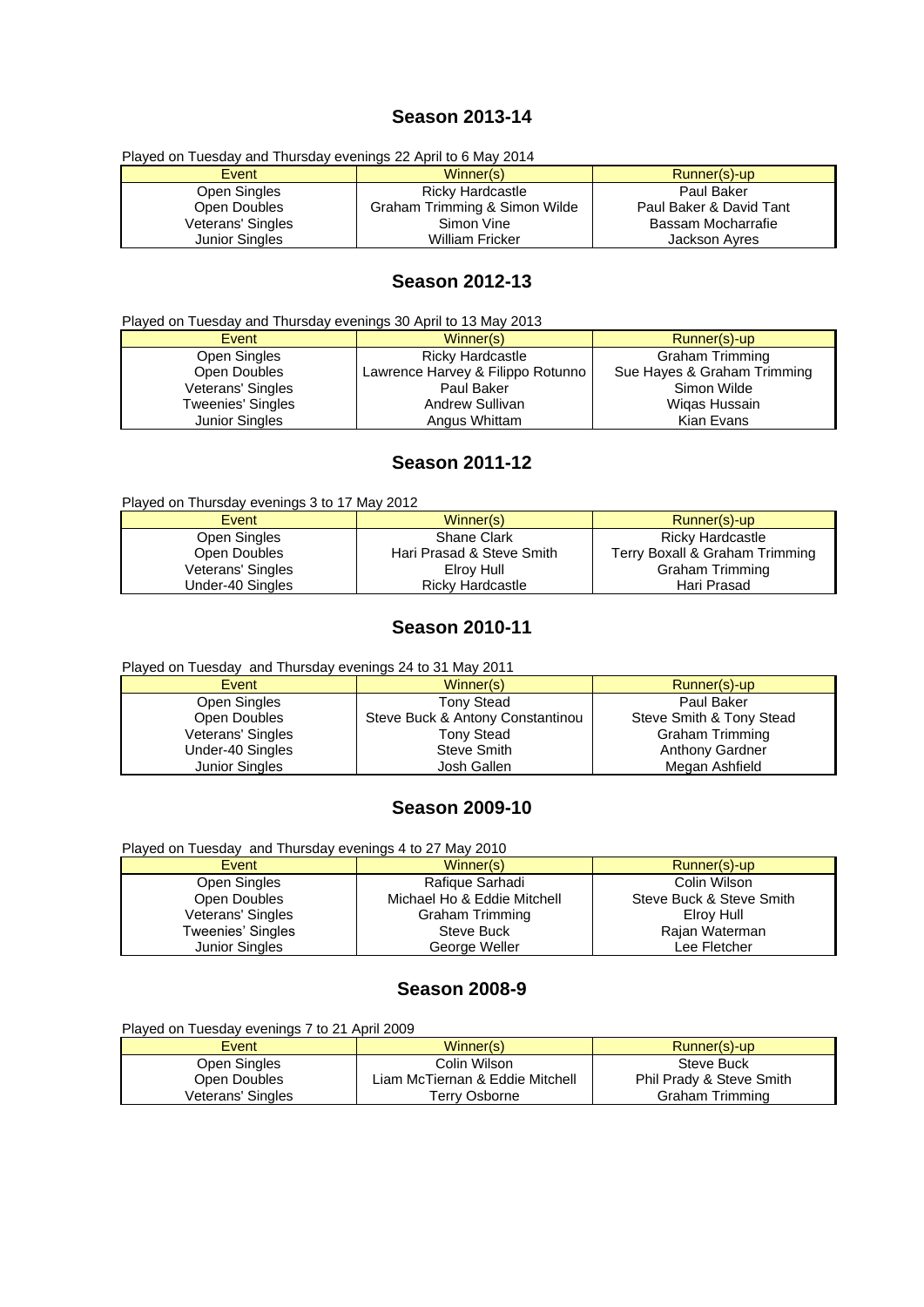## **Season 2007-8**

Played on Thursday evenings 13 April to 1 May 2008

| Event                 | Winner(s)               | Runner(s)-up                  |
|-----------------------|-------------------------|-------------------------------|
| Open Singles          | <b>Tony Stead</b>       | Grzegorz Strojny              |
| Open Doubles          | Steve Buck & Tony Stead | Steve Smith & Graham Trimming |
| Veterans' Singles     | Paul Elliott            | <b>Terry Boxall</b>           |
| Tweenies' Singles     | <b>Grzegorz Strojny</b> | <b>Tony Andrews</b>           |
| <b>Junior Singles</b> | <b>Anthony Gardner</b>  | Josh Marshall                 |

# **Season 2006-7**

| Played on Tuesday and Thursday evenings 17 April to 3 May 2007 |  |
|----------------------------------------------------------------|--|
|                                                                |  |

| Event                    | Winner(s)                      | Runner(s)-up                |
|--------------------------|--------------------------------|-----------------------------|
| Open Singles             | Eric Van Looy                  | <b>Gerald Finesilver</b>    |
| Open Doubles             | Tim Kiteley & Graham Trimming  | Peter Gajdus & Sue Hayes    |
| Veterans' Singles        | <b>Graham Trimming</b>         | <b>Terry Boxall</b>         |
| <b>Tweenies' Singles</b> | Avijit Kelkar                  | Paul Chandler               |
| Junior Singles           | Peter Gaidus                   | Ollie Valdez                |
| Junior Doubles           | Michael Bennett & Andrew Young | Peter Gaidus & Ollie Valdez |

# **Season 2003-4**

#### Played on Sunday 9 November 2003

| Event                       | Winner(s)                   | Runner(s)-up                  |
|-----------------------------|-----------------------------|-------------------------------|
| Men's Singles               | Robert Hansell              | James Milton                  |
| Women's Singles             | Melanie Farquhar            | Jenny Hansell                 |
| <b>Championship Doubles</b> | Dave Bull & David Hayes     | Robert Hansell & Mark Jackson |
| Veterans' Singles           | Mike Rhodes                 | Nick Hansell                  |
| <b>Tweenies' Singles</b>    | Robert Hansell              | Mark Jackson                  |
| Junior Boys' Singles        | James Milton                | David Hayes                   |
| Junior Girls' Singles       | Melanie Farguhar            | Jenny Hansell                 |
| <b>Cadet Singles</b>        | Melanie Farquhar            | Alex Polding                  |
| Under-13 Singles            | Alex Polding                | Rachel Farguhar               |
| Junior Doubles              | Chris Hansell & David Hayes | James Milton & Alex Polding   |

# **Season 2002-3**

#### Played on Saturday 22 March 2003

| Event                     | Winner(s)                      | Runner(s)-up              |
|---------------------------|--------------------------------|---------------------------|
| Open Singles              | Robert Hansell                 | Mark Jackson              |
| Open Doubles              | Robert Hansell & Mark Jackson  | Dave Bull & Nick Hansell  |
| Veterans' Singles         | Nick Hansell                   | Dave Bull                 |
| Junior Boys' Singles      | <b>Ashley Shaw</b>             | Oliver Shaw               |
| Junior Girls' Singles     | Melanie Farguhar               | Jenny Hansell             |
| <b>Cadet Singles</b>      | Ashley Shaw                    | Melanie Farguhar          |
| Under-13 Singles          | Alex Polding                   | Rachel Farguhar           |
| <b>Handicap Singles</b>   | <b>Oliver Shaw</b>             | Elroy Hull                |
| <b>Handicap Doubles</b>   | Melanie Farguhar & Oliver Shaw | Elroy Hull & Mark Jackson |
| Drawn Handicap Doubles    | Elroy Hull & Prabdeep Panesar  | Dave Bull & Jenny Hansell |
| Parents' Handicap Singles | Robin Farguhar                 | <b>Charles Mitchell</b>   |